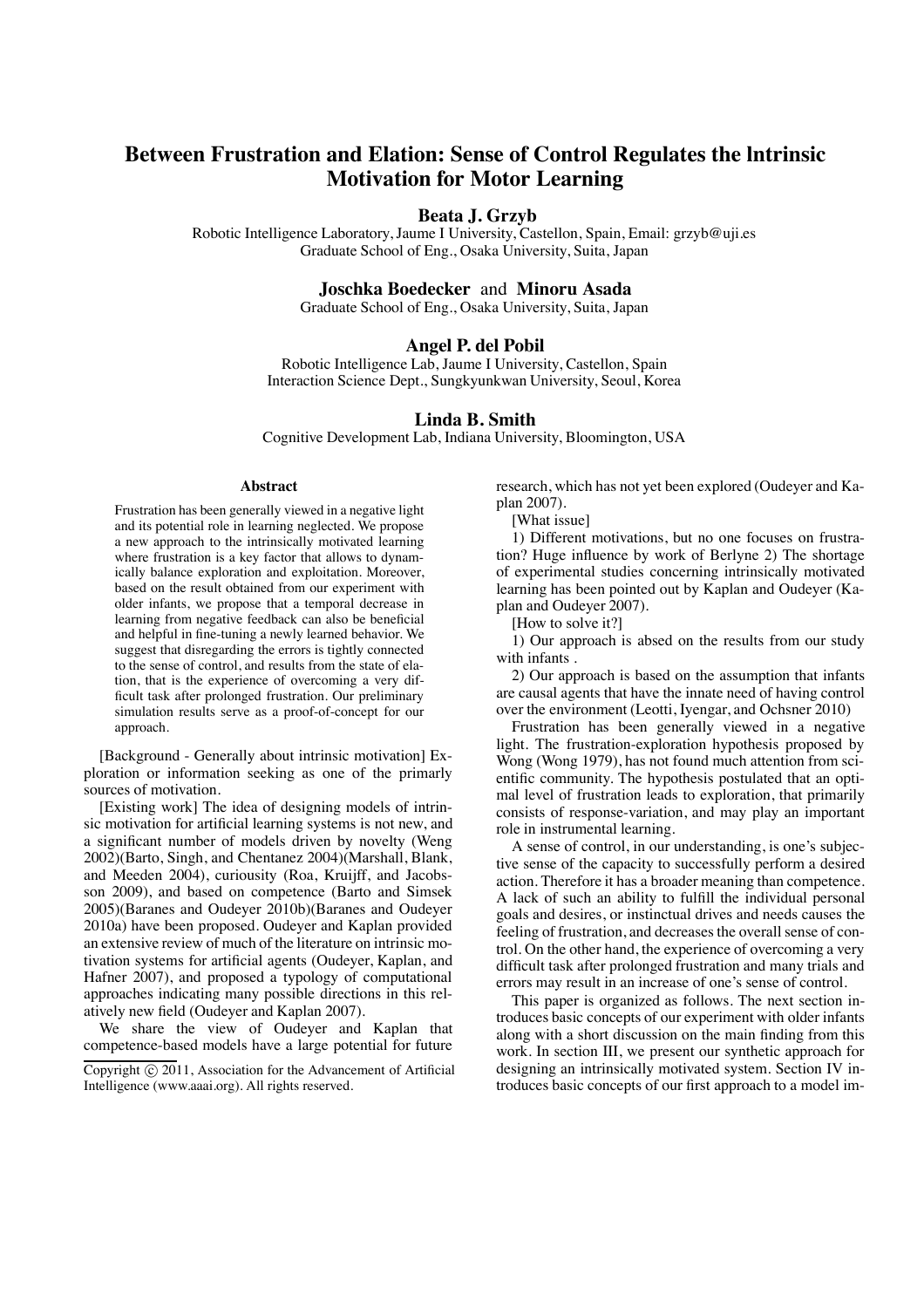

Figure 1: Experimental setup.

plementation and provides the details of our experiment with a simulated robot. We close the paper with conclusions and discussions of follow-up research.

# **Observation data**

The primary motive for our experiment was to see how infants' knowledge about their own body capabilities changes with the acquisition of new motor skills. A reaching action was a good candidate for our test, as to sucessfully perform this action infants need to know not only the distance to the object, but also how far they can reach and lean forward without losing balance. Infants master this skill quite early in their development. As we were interested in how body perception changes with age, our experimental group consisted of 9-month-old infants (N=8) and 12-month-old infants (N=8). The basic setup of the experiment is shown in Fig. 1. The procedure of the experiment was like the following (for the details please refer to (Grzyb, del Pobil, and Smith a)). Infants were seated in a specially adapted car seat with the seatbelts fastened for security reasons. In order to keep infants engaged and attentive during the entire experimental session, a colorful stimuli display was placed in front of them. The colorful display also helped in separating the experimenter from the infants, making communication between infants and the experimenter impossible. A ball attached to a wooden dowel appeared through the opening of the frame at various distances (30, 37, 47, 60, 70 cm). The sequence of trials consisted of 9 distances and always begun and ended with two trials at close distances to keep infants motivated. The order of distances in the middle of the sequence was chosen pseudo-randomly. The sequence of distances was repeated up to three times. There was no explicit reward provided to the infants after the trial for any tested distance. This helped us to avoid situations where infants could learn to make reaching movements just to communicate their interest in obtaining a reward. The entire experimental session was recorded with two cameras. These recordings were subsequentally viewed and infants' behavior scored.

The results of the experiments showed that 12-month-old, but not 9-month-old infants constantly reached for the outof-reach objects, which was quite surprising as typically we would expect older infants to know more than younger ones. As 12 months is the age around when the transition to walking occurs, we decided to extend our experiment and recruit



Figure 2: Mean percentage of reaches to far objects (60cm) for 12-month-old infants: not able to walk (navy blue), able to walk with help (light blue), or able to walk without help (yellow), and 9-month-old infants (red). Please notice that we use the term "time" here, and that these are not consecutive trials. There are several trials to various distances between the first and the second time presented for a given distance.

more infants depending on their walking abilities (Grzyb, del Pobil, and Smith b). We segregated 12-month-old infants into three groups: non-walkers (N=8), walkers with help  $(N=8)$ , and walkers without help  $(N=8)$ . To see how reaching for far objects changes during the experimental session, we calculated the mean percentage of reaches for far distances for every sequence of trials. Fig. 2 shows the results for 60 cm distance. For comparison we also provide results for 9-month-old infants. It can easily be noticed that all 12-month-old infants reached for the out-of-reach object the first time, but only walkers (with or without help) continued reaching the second time and the third time. The probability of reaching, however, slightly decreased the third time, which may suggest that walkers indeed learn what is within their reachable space, but the learning rate in their case is much lower than in the case of non-walkers and 9-monthold infants.

In our opinion, such a slow rate of learning what is reachable or not, makes infants excercise more their walking behavior, as a primary motive for walking is to reach for something. It is possible that if infants learned faster what is within their reachable space there would be less incentive for mastering further walking behavior.

## **Our approach**

We favor a synthetic approach that is based on both the explanation theory and the design theory that is expected to fill in the gap between the existing disciplines instead of staying in one closed discipline, and to provide new understanding of human cognitive development (Asada et al. 2009).

The basic premise of our approach is that a need for control is innate, and excercising control is extremely rewarding and beneficial for an individual's wellbeing (Leotti, Iyen-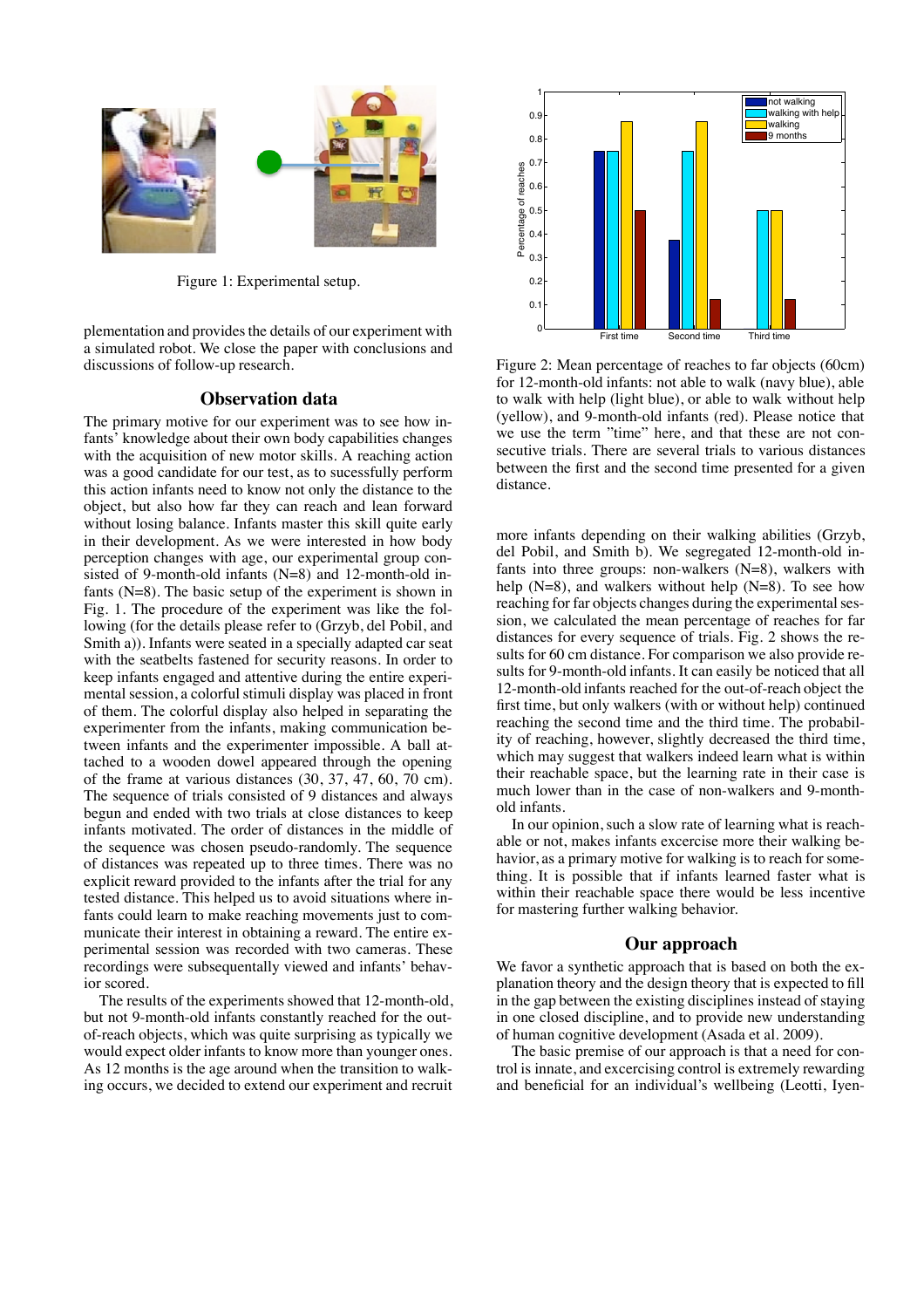

Figure 3: The dynamics of balancing between exploration and exploitation based on the level of frustration

gar, and Ochsner 2010). People's ability to gain and maintain a sense of control is essential for their evolutionary survival (Shapiro, Schwartz, and Astin 1996). A sense of control, in our understanding, is one's subjective sense of the capacity to successfully perform a desired action. A lack of such an ability to fulfill the individual personal goals and desires, or instinctual drives and needs causes the feeling of frustration, and decreases the overall sense of control. On the other hand, the experience of overcoming a very difficult task after prolonged frustration and many trials and errors may result in an increase of one's sense of control. Fig. 3 shows the dynamics of balancing between exploration and exploitation that is tightly related to frustration. The level of *frustration* increases when a selected action is no longer rewarding. An optimal level of frustration favours more explorative behavior. Prolonged frustration may result in two different states. When a new action that is rewarding has been found it leads to a state of *elation*, that is characterized by a sudden decrease of frustration. On the other hand, when a new action has not been encountered, prolonged frustration will lead to a state of *learned helplessness*.

#### **Frustration and exploration**

The timing of infants' transition to upright locomotion was associated with temperament (Scher 1996). More specifically, earlier walkers become more easily frustrated and stressed when physically constrained. They also reveal more persistence in reaching a blocked goal as compared to later walkers during the transition to walking (Biringen et al. 2008). We suggest that being easily frustrated could be caused by the perception of limits of self-efficacy. As suggested by Zelazo (Zelazo 1983) 12-month-old infants are more skilled in making associations, and that may stimulate their interest in distant objects. The failures in obtaining these new challenging goals may significantly decrease infants' sense of control, increasing at the same time their level of frustration. In our opinion, growing emotional distress associated with a decreasing level of control in pre-walking infants can trigger the process of exploration. Fustrationmotivated exploration, as proposed by Wong, may play the function of widening the scope of agent's response reportoire (Wong 1979). Although our observational data do

not allow us to perform an exact analysis of variability of infants' reaching trajectory, we observed that pre-walkers slightly more than other groups of infants use their left, right, or both hands. We speculate that infants before the transition to walking may vary more their reaching behavior.

In classical reinforcement learning, one possibility for the agent to choose an action is a *softmax* action selection rule (Sutton and Barto 1998):

$$
P_t(a) = \frac{e^{Q_t(a)/\tau}}{\sum_{b=1}^n e^{Q_t(b)/\tau}};
$$
 (1)

where  $P_t(a)$  is a probability of selecting an action a,  $Q_t(a)$ is a value function for an action a, and  $\tau$  is a positive parameter called the temperature that controls the stochasticity of a decision. A high value of the temperature will cause the actions to be almost equiprobable and a low value will cause a greater difference in selection probability for actions that differ in their value estimates. The parameter  $\tau$  is usually fixed. For an adaptive agent, however, this parameter should be flexible in order to dynamically regulate the balance between exploration and exploitation. We suggest that a level of frustration, that reflects the agent's sense of control, could be used in the *softmax* choice rule instead of the parameter  $\tau$ . Our suggestion seems to be consistent with Doya's proposal (Doya 2002) that noradrenaline controls the temperature  $\tau$ , as this neuromodulator is related to frustration.

### **Elation and fine-tuning**

The newly walking infants are described as "euphoric" in relation to the first steps away from their mother (Biringen et al. 1995). The experience of overcoming a prolonged state of frustration that was caused by an inability to reach for a desired distant object results in an extremely high level of sense of control. We call such a state *elation*, and relate it to a sudden decrease of frustration. As our experimental data suggest such a state may contribute to a decreased ability of learning from a negative feedback. In our opinion, the temporary omission of errors plays an important role in finetuning a newly acquired behavior. Herein, our experimental result seem to support Simsek and Barto's suggestion that a short-term indifference to reward accumulation can be beneficial for active learning (Simsek and Barto 2006).

As the result of our experiment showed, low learning rate may be helpful in fine-tuning the newly learned behavior. In temporal difference reinforcement learning a value function  $V_t$  is updated after each choice has been made, according to the following formula (Beeler et al. 2010):

$$
V_{t+1}(c_t) = V_t(c_t) + \alpha_v * \delta_t; \tag{2}
$$

where  $V_t$  is a value function,  $c_t$  a set of options,  $\alpha_v$  is a free learning rate parameter and  $\delta_t$  is the difference between the received and expected reward amounts.

We propose here that a free learning parameter  $\alpha_v$  can also be flexible. The state of elation, that comes after a period of prolonged frustration, should temporarily decrease the learning rate.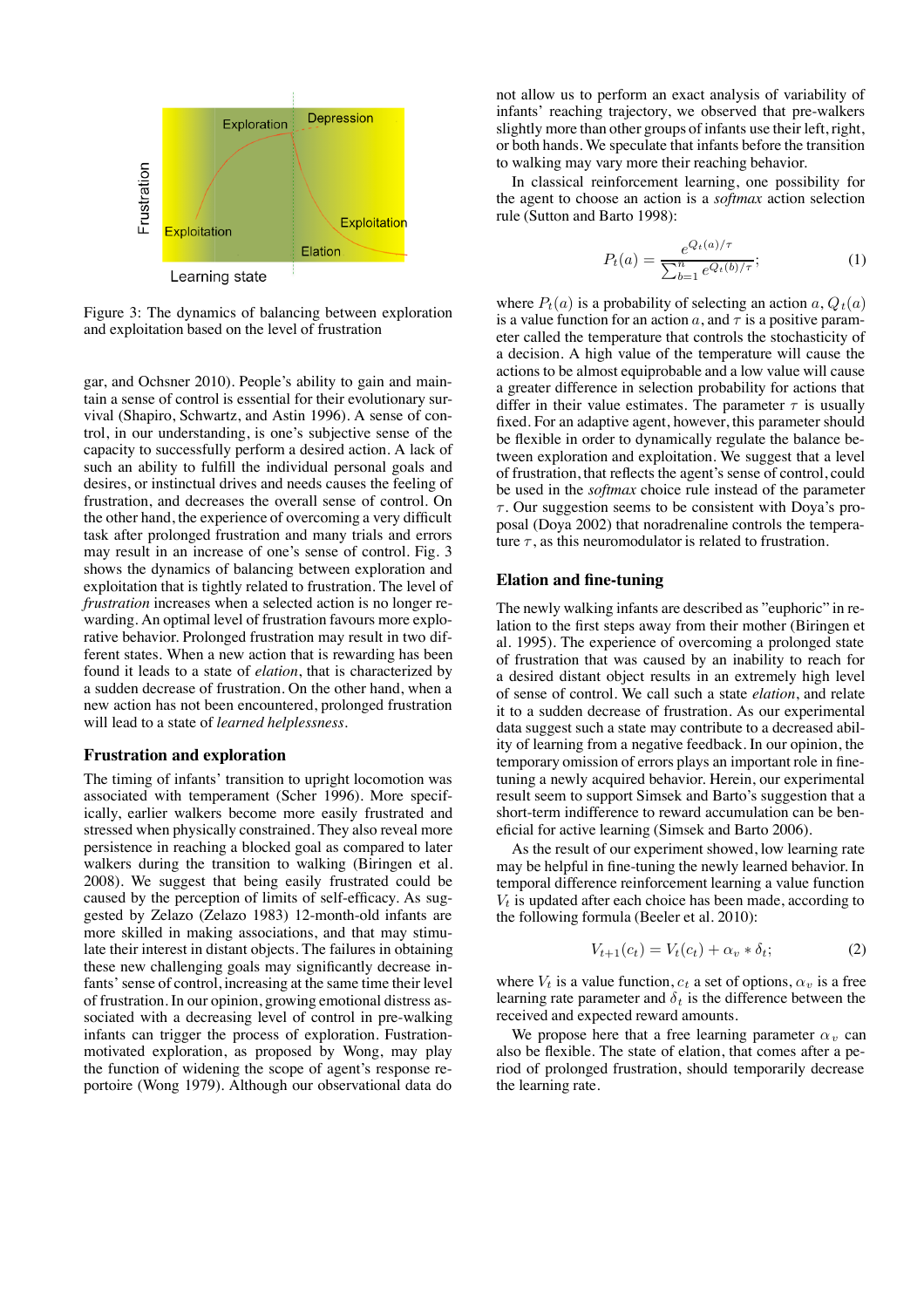

Figure 4: The mazes used in our testing scenario. The green square indicates the start and the red circle the destination.

### **Learned helplessness**

Consistend and repetitive presentations of noreward will lead to an extremely high level of frustration, which if not overcome should eventually result in a feeling of *helplessness* and *depression*. Although such a state is not desirable for the agent's benefit, it might serve as an good indicator for selecting a less challenging goal. In order to re-gain its sense of control, the agent should lower its expectations and attempt to practice less demanding tasks.

#### **Simulation and results**

As discussed in the previous section, a sense of control may play an important role as a possible mechanism for regulating the intrinsic motivation for learning. Two different simulation scenarios were used to test whether frustration could lead an agent to more adaptive behavior, and wheter the state of elation could lead to more exploitative behavior.

For the purpose of our simulations, frustration was represented as a simple leaky integrator. We chose the leaky integrator model because it captures the dynamics of a rapid rise in frustration level and also the possible rapid decrease over time if no input is provided:

$$
df/dt = -L * f + A_o \tag{3}
$$

where f is the current level of frustration,  $A_o$  is the outcome of the action and L is the fixed rate of the 'leak'  $(L = 1$  in our simulations).

#### **Frustration and exploration**

We used a non-stationary environment to test whether frustration can actually lead to more adaptable behavior. The experimental setup was similar to the one used in (Zhang



Figure 5: A comparison of the performance for different Q learning agents. The change of maze was at epoch 80.

and Pan 2006). The simulation started in a form of 7-by-7 Maze M1 (Fig. 4), and after 80 learning epoches, the maze changed to M2 (Fig.4b). We compared the performance of a general reinforcement learning agent with an agent equipped with the frustration module. The learning algorithms were based on the standard Q-learning algorithm. The Q values were updated as follows:

 $Q(s_t, a_t) = 0 + \gamma * V(s_{t+1})$ , for successful state transition,  $Q(s_t, a_t) = -0.5 + \gamma * V(s_{t+1}),$  if bump into the wall, where  $V(s_{t+1}) = \max_{a} Q(s_{t+1}, a)$ , and  $\gamma = 0.99$ .

When the agent reached the destination point, a reward of 10 was received. A Boltzmann action selection was used, and the Boltzman temperature was initialized to 9, and discounted by 0.9 at each time step.

In case of the frustration agent, the outcome of a state transition  $(A<sub>o</sub>)$  was fed into its leaky integrator as follows.  $A<sub>o</sub> = 10$ , when the goal has been reached,  $A<sub>o</sub> = -0.5$  when an agent bumps into the wall,  $A<sub>o</sub> = 0.1$  in any other condition. Herein, the level of frustration also built up for sucessful transitions. In this way we could optimize the length of the trajectory from the starting position to the goal position. The current level of frustration was used directly as a Boltzman temperature in the Bolzmann action selection process. The duration of the simulation was 140 epochs. In each epoch, the number of steps taken for the agent to reach the destination was recorded. If the agent failed to reach the destination in 5000 steps, the epoch terminated and the number 5001 was recorded.The results of the simulation are presented in Fig. 5. These two Q agents differed in their lower range of the exploration temperature  $(in fT)$ . As it can easily be seen the agent with  $\inf T = 0.001$  could not adapt to the environmental changes. Due to its relative small degree of exploration, after change of the maze the agent could not reach the goal position. Only keeping the  $\inf T$  at the optimal level 0.05 allowed the agent to relearn the correct path to the destination. The agent with frustration also was able to adapt to the new changes in the environmnent, and did it slightly faster than the Q agent.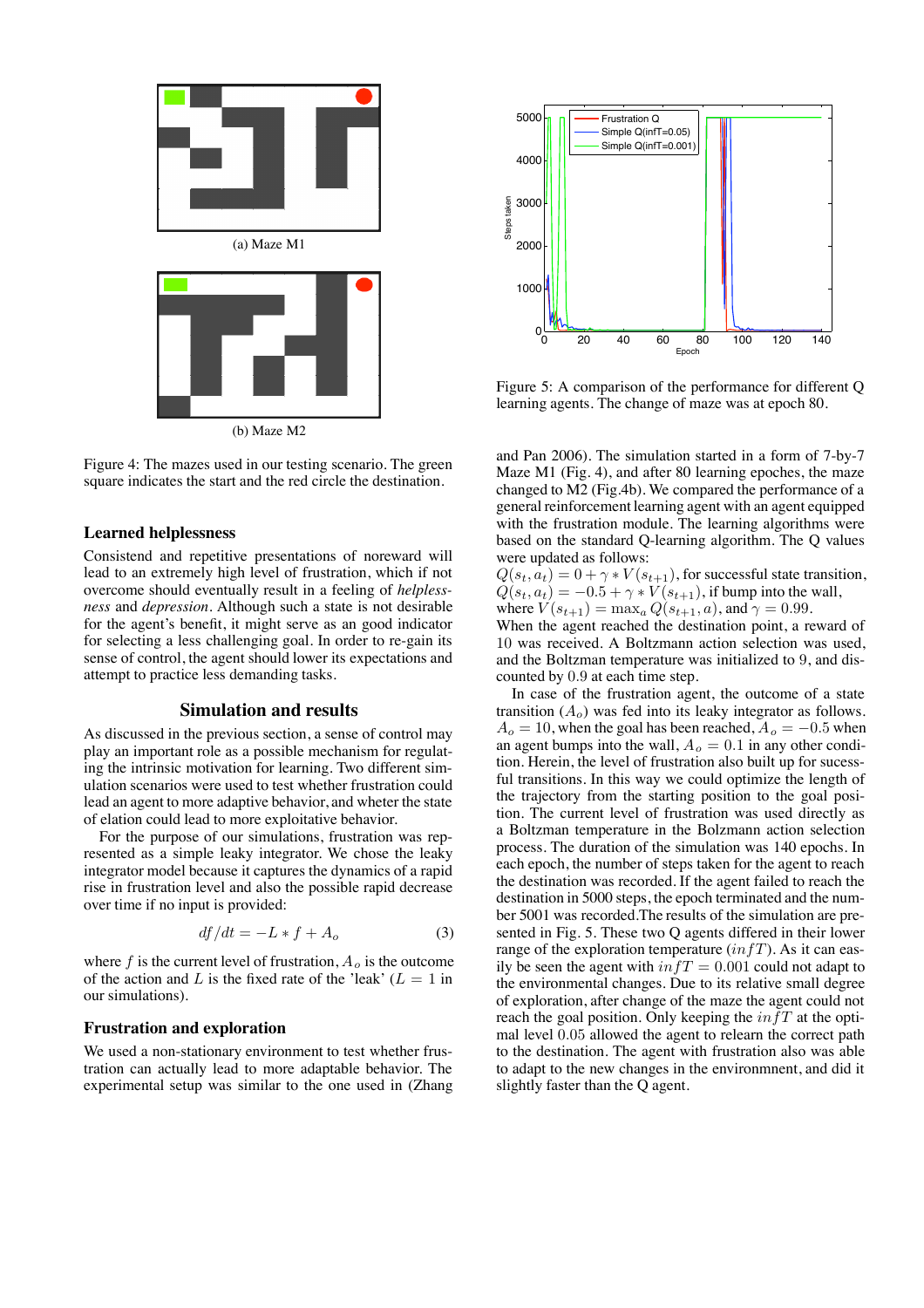

Figure 6: The dynamics of global frustration

## **Elation and fine-tuning**

The results from our infant study suggested that the state of elation may be helpful in fine-tuning newly learned behavior. In this simulation we roughly test how sense of control could influence the decision making process. The goal for the robot, similary to our infant experiments, was to decide if the object is reachable or not depending on its previous experience. The whole experiment consisted of several sessions. Each session always begun with high probability of reaching for any object. During an experimental session the robot updated its prediction of object reachability based on the reaching outcome and its current level of sense of control. At this point, the transition to walking behavior was artificially changed by reseting the level of frustration.

The robot was equipped with a "know-how" module that was responsible for performing the reaching action (an analitycal inverse kinematics solver). After each session, the reaching prediction error was updated according to the following formula:

$$
P_e(t+1) = P_e(t) + (P_e(t) - A_o) * E_f;
$$
 (4)

where  $P_E$  stands for the prediction error,  $A_o$  actual result of the action, and  $E_f$  is a function of frustration defined as follows:

$$
E_f = 1 - exp(-\frac{f}{2});
$$
\n(5)

f is the current level of frustration. This function was selected mainly because it gives low values for low level of frustration, and it rapidly approaches 1 for increased values of frustration. The low values given by this function will result in less error to be taken into account during updating the prediction  $P_e$  of the future errors, but will leave the amount of error almost unchanged for optimal and higher values of frustration.

The experiment started with the robot being in an optimal level of sense of control that resembles a state of 12 month-old infants far from the transition period to walking. We assumed here an increased interest of the robot in distant object, and for that reason each experimental session always begun with high probability of reaching. During whole experiment the global level of frustration was increasing as a result of non-rewarding reaching behavior. The dynamics



Figure 7: Reaching prediction for the out-of-reach object.

of frustration is shown in Fig. 6 where two different stages of sense of control are marked, the first one corresponds to the optimal level of frustration (blue) and the second one to the extremely low level of frustration (red), that comes after overcoming the prolonged frustration. As it easily can be noticed in Fig. 7, the robot being in the optimal level of sense of control, after two unsuccessful trials learned that the object was not reachable and gave up on trying to reach for it. On the other hand, the robot in a state of overconfidence (elation) needed more repetitions to correctly predict the outcome of its action. The behavior of the robot in this stage resembles the behavior of the infant right after the transition to walking, when she persistently continues to reach for unreachable objects. Thus, the state of elation, that is characterized by a low level of frustration, leads to a temporal decrease in learning rate. That as we suggested previously may help infants practice more their newly acquired walking behavior.

## **Discussion and future work**

The shortage of experimental studies concerning intrinsically motivated learning has been pointed out by Kaplan and Oudeyer (Kaplan and Oudeyer 2007). The results obtained from our experiments with infants could be the first step in filling in this gap. Although our experiment suggested a possible mechanism behind infants' learning to walk, we believe that it can be extended to a more general form of intrinsically motivated open-ended learning. [Investigate how walking and reachability are tied in a larger framework] [Investigate relation with sense of control and attention! that could lead maybe to frustration]

[About the simulations] The preeliminary simulation results seem to confirm the viability of our approach. The next step in our research is . The reaching in our simulation was performed by an analytical inverse kinematic controler that excluded the possibility of online learning. As it seems that an optimal level of frustration leads infants to more explorative behavior, we should introduce variations in robot reaching attempts depending on its level of frustration. The robot will have several built-in behaviors, like for example a stepping reflex. As an upright posture is very unstable a constant reaching from this new posture will result on many oc